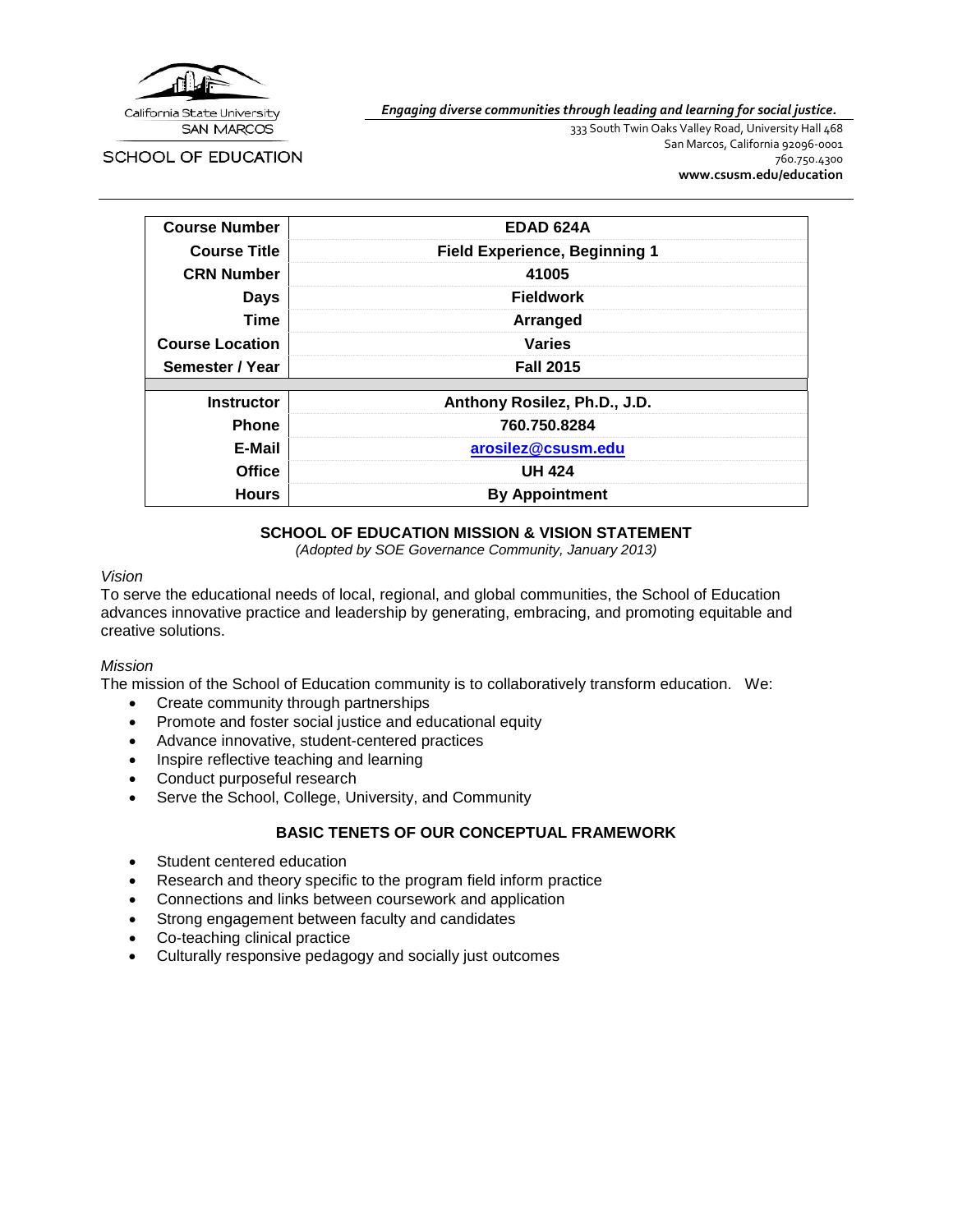## **COURSE DESCRIPTION**

This course provides students with basic on-site experiences appropriate to an entry-level administrator. Students will work closely with an on-site administrator and University instructional supervisor in the development and implementation of a plan for field experiences including basic preliminary administrative functions. Students will develop a paper, project, or other product, collaboratively agreed upon with the supervisory team, which integrates learning from the fieldwork and which will be used by the cooperating site.

*Graded Credit/ No Credit*

### **Course Prerequisites**

Admission to the university and the Education Administration Program

### **Course Objectives**

Students will design and complete leadership projects aligned with Leadership Standards and Course Objectives in current semester. Students will engage in leadership roles that demonstrate their knowledge and skills in working with adults to achieve outcomes and make progress toward standards.

#### **Unique Course Requirements**

Students will engage in a minimum of 15 hours (equivalent of 1 unit) in planning and implementing the leadership project.

## **Credit Hour Policy Statement**

Per the University Credit Hour Policy:

- Courses with face-to-face instruction (including activity and laboratory modes of instruction) must include a statement to the effect that students are expected to spend a minimum of two hours outside of the classroom each week for each unit of credit engaged in learning. (Note that for courses with a "lecture" mode of instruction over an entire semester, each unit of credit corresponds to an 'hour' of class-time and two hours of student learning outside of class. For activity and laboratory modes of instruction, depending on the particular instructional mode, each unit of credit corresponds to two or three 'hours' of class-time, and two hours of student learning outside of class.)
- Courses that are entirely on-line must describe the activities that the student will be required to complete as part of the course and indicate the expected minimum time (at least 45 hours for each unit of credit) that students will need to devote to each of these.
- Hybrid courses must describe to students how the combination of face-to-face time, out-of-class time associated with the face-to-face sessions, and on-line work will total at least 45 hours per unit of credit.

### **REQUIRED TEXTS, MATERIALS AND ACCOUNTS**

Readings as assigned and available on Cougar Courses. Depending on needs of class, other materials may be assigned.

### **PROGRAM STUDENT LEARNING OUTCOMES (PSLOs)**

The course objectives, assignments, and assessments have been aligned with the CCTC standards for a California Preliminary Administrative Services Credential. This course is designed to help teachers seek skills, knowledge, and attitudes necessary to assist schools and district in implementing effective programs for all students. The successful candidate will be able to merge theory and practice in order to realize a comprehensive and extensive educational program for all students. Candidates will be required to formally match alignment with the following Leadership Standards in this course:

Standard 2: Teaching and Learning Standard 3: Management and Learning Environment Standard 6: External Context and Policy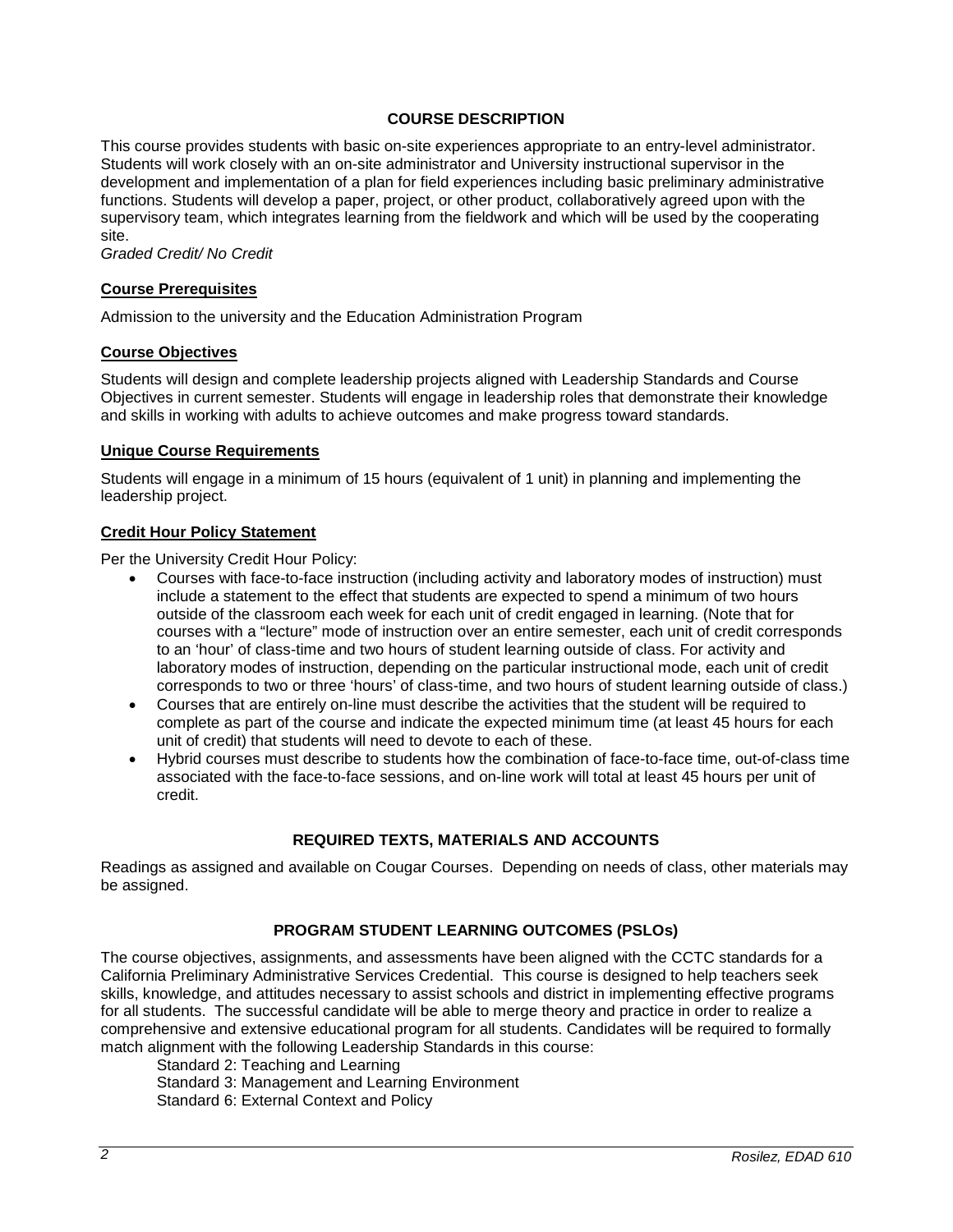# **Assessment of Professional Dispositions**

Assessing a candidate's dispositions within a professional preparation program is recognition that teaching and working with learners of all ages requires not only specific content knowledge and pedagogical skills, but positive attitudes about multiple dimensions of the profession. The School of Education has identified six dispositions – social justice and equity, collaboration, critical thinking, professional ethics, reflective teaching and learning, and life-long learning—and developed an assessment rubric. For each dispositional element, there are three levels of performance - *unacceptable*, *initial target*, and *advanced target*. The description and rubric for the three levels of performance offer measurable behaviors and examples.

The assessment is designed to provide candidates with ongoing feedback for their growth in professional dispositions and includes a self-assessment by the candidate. The dispositions and rubric are presented, explained and assessed in one or more designated courses in each program as well as in clinical practice. Based upon assessment feedback candidates will compose a reflection that becomes part of the candidate's final portfolio. Candidates are expected to meet the level of *initial target* during the program.

## **GENERAL CONSIDERATIONS**

## **School of Education Attendance Policy**

Due to the dynamic and interactive nature of courses in the School of Education, all candidates (course participants) are expected to attend all classes and participate actively. At a minimum, candidates (course participants) must attend more than 80% of class time, or s/he may not receive a passing grade for the course at the discretion of the instructor. Individual instructors may adopt more stringent attendance requirements. Should the candidate (course participants) have extenuating circumstances, s/he should contact the instructor as soon as possible. *(Adopted by the COE Governance Community, December, 1997).*

## **CSUSM Academic Honesty Policy**

Students will be expected to adhere to standards of academic honesty and integrity, as outlined in the Student Academic Honesty Policy. All assignments must be original work, clear and error-free. All ideas/material that are borrowed from other sources must have appropriate references to the original sources. Any quoted material should give credit to the source and be punctuated accordingly.

Academic Honesty and Integrity: Students are responsible for honest completion and representation of their work. Your course catalog details the ethical standards and penalties for infractions. There will be zero tolerance for infractions. If you believe there has been an infraction by someone in the class, please bring it to the instructor's attention. The instructor reserves the right to discipline any student for academic dishonesty, in accordance with the general rules and regulations of the university. Disciplinary action may include the lowering of grades and/or the assignment of a failing grade for an exam, assignment, or the class as a whole.

Incidents of Academic Dishonesty will be reported to the Dean of Students. Sanctions at the University level may include suspension or expulsion from the University. Refer to the full Academic Honesty Policy at:

[http://www.csusm.edu/policies/active/documents/Academic\\_Honesty\\_Policy.html](http://www.csusm.edu/policies/active/documents/Academic_Honesty_Policy.html)

### **Plagiarism**

As an educator, it is expected that each candidate (course participant) will do his/her own work, and contribute equally to group projects and processes. Plagiarism or cheating is unacceptable under any circumstances. If you are in doubt about whether your work is paraphrased or plagiarized see the Plagiarism Prevention for Students website [http://library.csusm.edu/plagiarism/index.html.](http://library.csusm.edu/plagiarism/index.html) If there are questions about academic honesty, please consult the University catalog.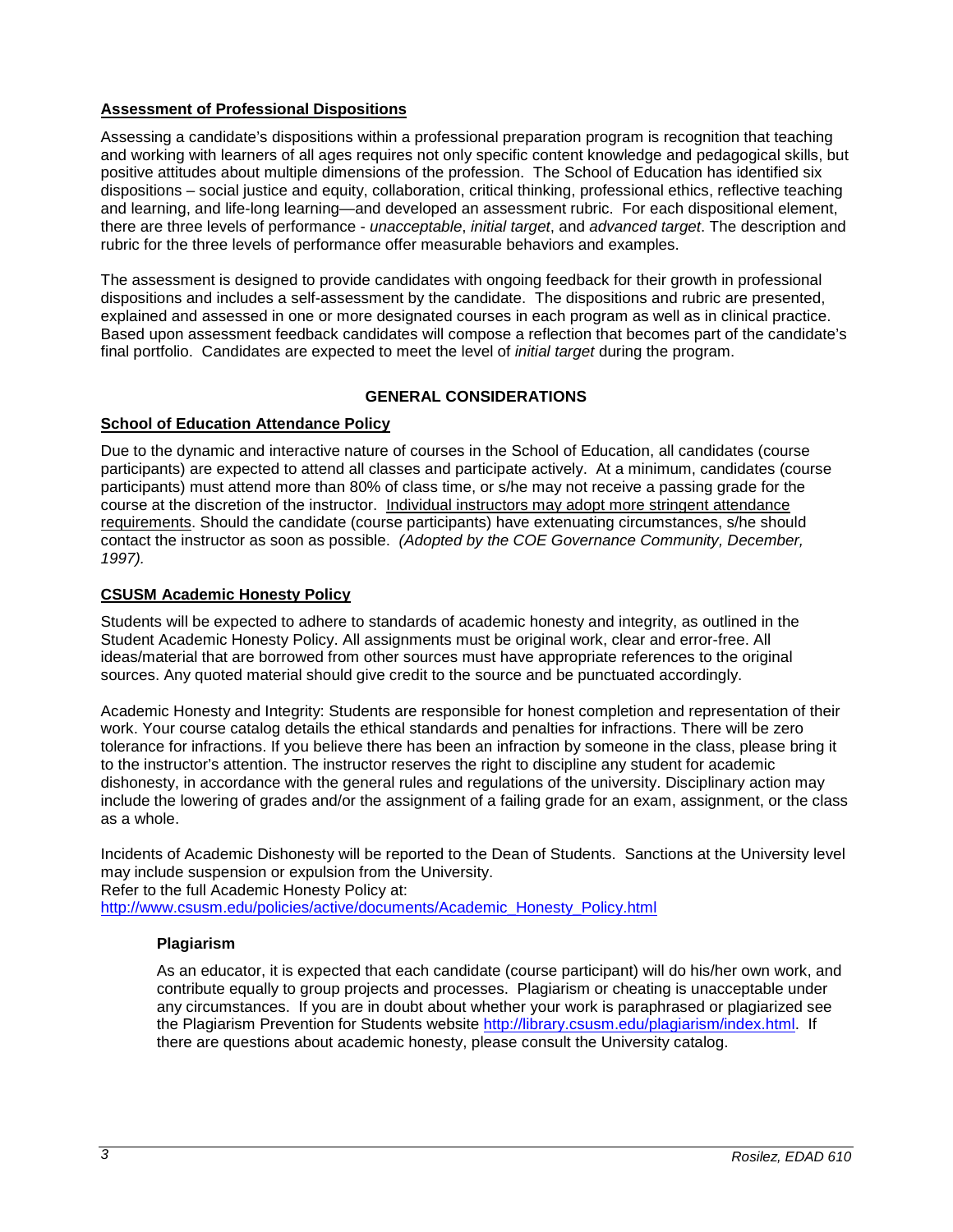# **Students with Disabilities Requiring Reasonable Accommodations**

Students with disabilities who require reasonable accommodations must be approved for services by providing appropriate and recent documentation to the Office of Disabled Student Services (DSS). This office is located in Craven Hall 4300, and can be contacted by phone at (760) 750-4905, or TTY (760) 750- 4909. Students authorized by DSS to receive reasonable accommodations should meet with their instructor during office hours or, in order to ensure confidentiality, in a more private setting.

## **All University Writing Requirement**

In keeping with All-University Writing Requirement, this course will have a writing component of at least 2,500 words. This requirement will be met through the Fieldwork Proposal and Final Report assignments.

## **Use of Technology**

Candidates (Course participants) are expected to demonstrate competency in the use of various forms of technology (i.e. word processing, electronic mail, Moodle, use of the Internet, and/or multimedia presentations). Specific requirements for course assignments with regard to technology are at the discretion of the instructor. Keep a digital copy of all assignments for use in your teaching portfolio. All assignments will be submitted online, and some will be submitted in hard copy as well. Details will be given in class.

## **Electronic Communication Protocol**

Electronic correspondence is a part of your professional interactions. If you need to contact the instructor, email is often the easiest way to do so. It is my intention to respond to all received e-mails in a timely manner. Please be reminded that e-mail and on-line discussions are a very specific form of communication, with their own nuances and etiquette. For instance, electronic messages sent in all upper case (or lower case) letters, major typos, or slang, often communicate more than the sender originally intended. With that said, please be mindful of all e-mail and on-line discussion messages you send to your colleagues, to faculty members in the School of Education, or to persons within the greater educational community. All electronic messages should be crafted with professionalism and care.

Things to consider:

- Would I say in person what this electronic message specifically says?
- How could this message be misconstrued?
- Does this message represent my highest self?
- Am I sending this electronic message to avoid a face-to-face conversation?

In addition, if there is ever a concern with an electronic message sent to you, please talk with the author in person in order to correct any confusion.

# **COURSE REQUIREMENTS AND GRADED COURSE COMPONENTS**

Students must submit a written Proposal (Form 1) that describes how the candidate will meet the following requirements for the first semester of fieldwork. Candidates can integrate both content courses (EDAD 610: Leading School Communities in a Pluralistic Society; EDAD 612: Elementary, Middle, and Secondary School Organization and Management) into one topic, or can conduct two smaller field studies with a focus on each course. Each unit of field experience is equal to 15 hours of committed time to the activity.

Sample topics:

- 1. Safe schools review, recommendations, implementation, or coordination
- 2. AVID components, faculty training, or parent information
- 3. Student interventions such as at-risk 9th graders, LTELS, or low-reading 1st graders
- 4. Examining programs such as after school tutorials, access to high levels of math, or participation in clubs and sports
- 5. Character education programs, evaluation, or recommendations

Completed Field Experience Form 2s are required for student to receive Pass/No-Pass grade. Written Reports (FORM 2) must include artifacts and evidence that outcomes have been reached. Form 1s and Form 2s must have signatures of site supervisor and university supervisor. Field Experience requirements must be met for student to complete Program.